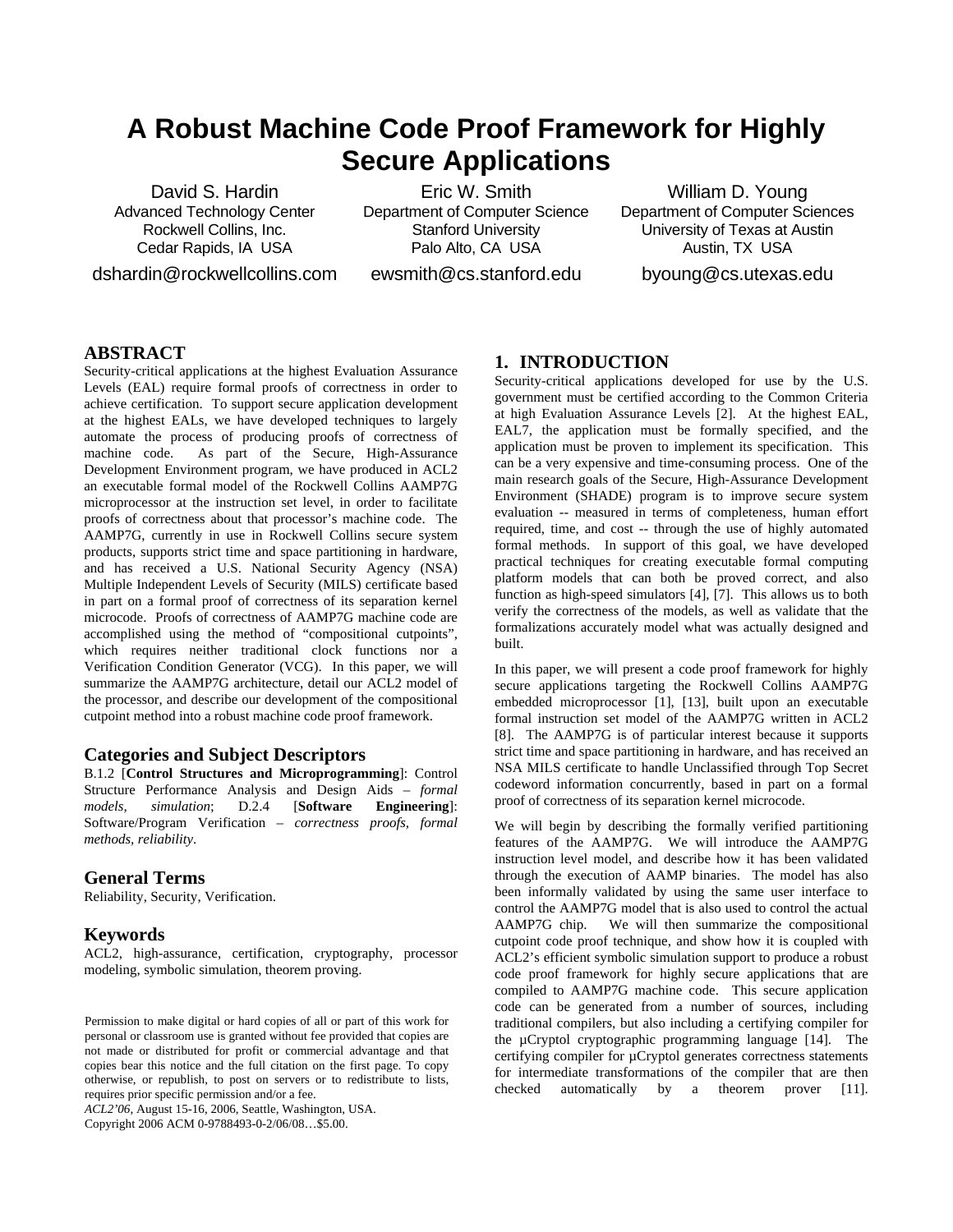## **2. THE AAMP7G**

The AAMP7G is the latest in the line of Collins Adaptive Processing System (CAPS) processors and AAMP microprocessors developed by Rockwell Collins, Inc. (RCI) for use in military and civil avionics since the early 1970s [\[1\]](#page-9-3). Over the years, RCI has been able to tailor each implementation to embedded avionics and communication product requirements, accruing size, weight, power, cost, and specialized feature advantages over alternate solutions. Each new AAMP makes use of the same multi-tasking stack-based instruction set, while adding state of the art technology in the design of each new CPU and peripheral set. AAMP7G adds built-in partitioning technology among other improvements.

AAMP processors feature a stack-based architecture with 32-bit segmented, as well as linear, addressing. AAMP supports 16/32 bit integer and fractional, as well as 32/48-bit floating point operands. The lack of user-visible registers improves code density (many instructions are a single byte), which is significant in embedded applications where code typically executes directly from slow Read-Only Memory. AAMP provides a unified call and operand stack, and the architecture defines both user and executive modes, with separate stacks for each user "thread", as well as a separate stack for executive mode operation. The transition from user to executive mode occurs via traps; these traps may be programmed, or may occur as the result of erroneous execution (illegal instruction, stack overflow, etc.). The AAMP architecture also provides for exception handlers that are automatically invoked in the context of the current stack for certain computational errors (divide by zero, arithmetic overflow). The AAMP instruction set is of the CISC variety, with over 200 instructions, supporting a rich set of memory data types and addressing modes.

## **2.1 AAMP7G Intrinsic Partitioning**

The transition from multiple CPUs to a single multi-function CPU is shown in [Figure 1.](#page-1-0) On the left, three federated processors provide three separate functions, A, B, and C. It is straightforward to show that these three functions have no unintended interaction.



**Figure 1. Transition to Multi-Function CPU.**

<span id="page-1-0"></span>On the right of [Figure 1,](#page-1-0) an integrated processor provides for all three functions. The processor performs code from A, B, and C; its memory contains all data and I/O for A, B, and C. A partition is a container for each function on a multi-function partitioned

CPU like the AAMP7G. AAMP7G follows two rules to ensure partition independence:

- 1. TIME PARTITIONING. Each partition must be guaranteed a time slice to execute the intended function.
- 2. SPACE PARTITIONING. Each partition must have exclusive-use space for storage.

#### *2.1.1 Time Partitioning*

*Each partition must be guaranteed a time slice to execute the intended function*. The AAMP7G uses strict time partitioning to ensure this requirement. Each partition is allotted certain timeslices during which time the active function has exclusive use and control of the CPU and related hardware.

For the most secure systems, time slices are allocated at system design time and not allowed to change. For dynamic reconfiguration, a "privileged" partition may be allowed to set time slices. AAMP7G supports both of these cases, as determined by the system designer.

The asynchronous nature of interrupts poses interesting challenges for time partitioned systems. AAMP7G has partitionaware interrupt capture logic. Each interrupt is assigned to a partition; the interrupt is only recognized during its partition's time slice. Of course, multiple interrupts may be assigned to a partition. In addition, an interrupt may be shared by more than one partition if needed.

System-wide interrupts, like power loss imminent or tamper detect, also need to be addressed in a partitioned processor. In these cases, AAMP7G will suspend current execution, abandon the current list of partition control, and start up a list of partition interrupt handlers. Each partition's interrupt handler will run performing finalization or zeroization as required by the application.

#### *2.1.2 Space Partitioning*

*Each partition must have exclusive-use space for storage.* The AAMP7G uses memory management to enforce space partitioning. Each partition is assigned areas in memory that it may access. Each data and code transfer for that partition is checked to see if the address of the transfer is legal for the current partition. If the transfer is legal, it is allowed to complete posthaste. If the transfer is not legal, the AAMP7G Partition Management Unit (PMU) disallows the CPU from seeing read data or code fetch data; the PMU also preempts write control to the addressed memory device.

Memory address ranges may overlap, in order to enable interpartition communication. In this case, interaction between partitions is allowed since it is intended by system design. For maximum partition independence, overlapping access ranges should be kept to a minimum.

As with time slices, memory ranges may be allocated at system design time and not allowed to change. Or, for dynamic reconfiguration, a "privileged" partition may be allowed to set memory ranges. AAMP7G supports both of these cases, as determined by the system designer.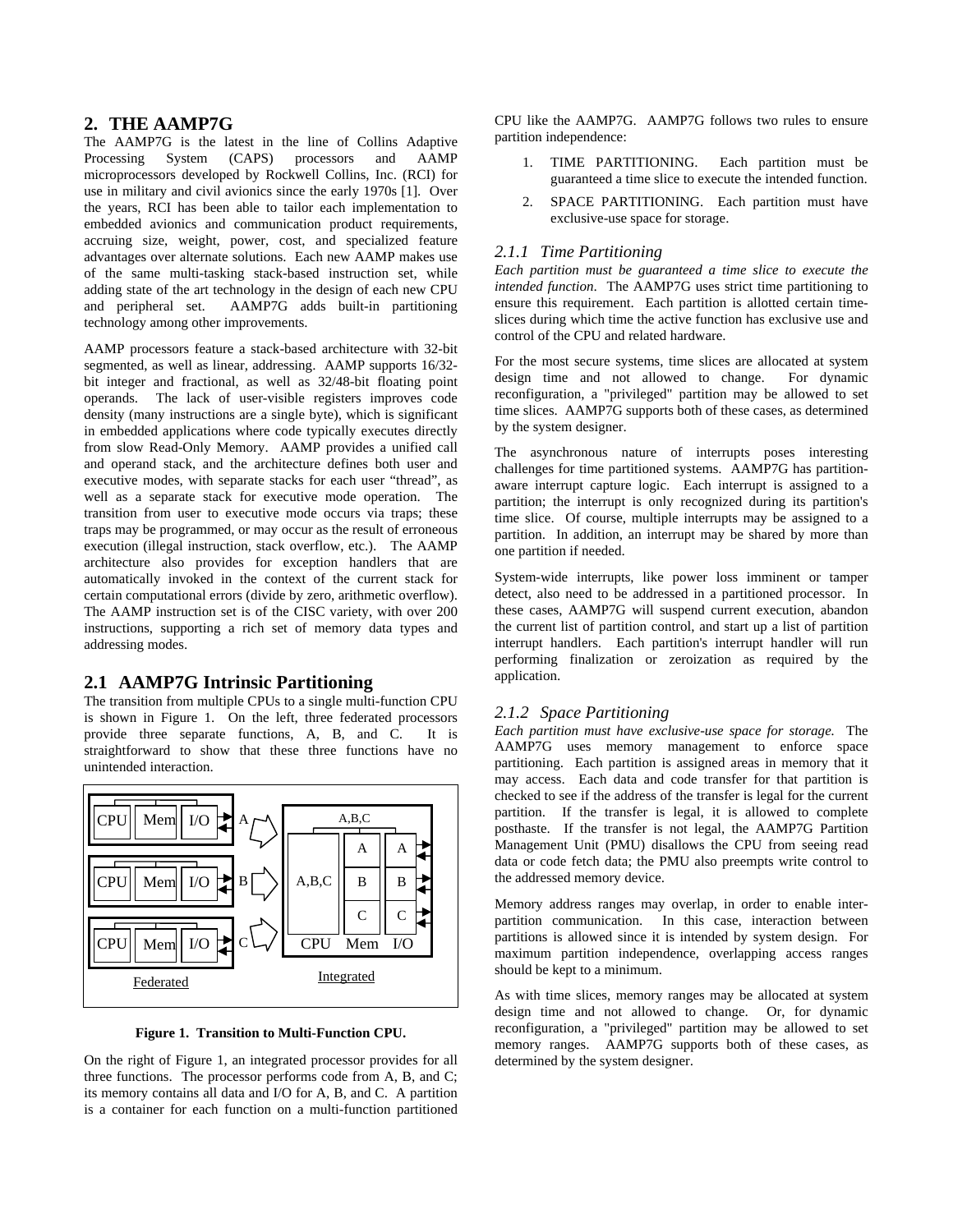### **2.2 Partition Control**

Only a small amount of data space is needed for partition control structures. The data space is typically not intended to be included in any partition's memory access ranges. Each partition's control includes time allotment, memory space rights, and initial state, stored in ROM. Each partition's saved state is stored in RAM. Partition control blocks are linked together defining a partition activation schedule. AAMP7G partition initialization and partition switching are defined entirely by these structures and performed entirely in microcode. Thus, no software access is needed for AAMP7G partitioning structures. This limits verification of AAMP7G partitioning to proving that the partitioning microcode performs the expected function and no other microcode accesses the partitioning structures.

## **3. AAMP7G PARTITIONING MICROCODE PROOFS**

Rockwell Collins has performed a formal verification of the AAMP7G partitioning system using the ACL2 theorem prover. This work was part of an evaluation effort which led the AAMP7G to receive a MILS Certificate from NSA in May 2005, enabling a single AAMP7G to concurrently process Unclassified through Top Secret codeword information. We first established a formal security policy, as described in [\[6\].](#page-9-8) We produced an abstract model of the AAMP7G's partitioning system, as well as a low-level model that directly corresponded to the AAMP7G microcode. We used ACL2 to automatically produce the following:

- <span id="page-2-0"></span>1. Proofs validating the security model
- 2. Proof that the abstract model enforces the security policy
- 3. Proof that the low-level model corresponds to the abstract model.

Richards et al. [\[12\]](#page-9-9) discuss the use of ACL2 to meet highassurance Common Criteria requirements. One interpretation of the requirement for low-level design models is that the low-level design model be sufficiently detailed and concrete so that an implementation can be derived from them with no further design decisions. Because there are no design decisions remaining, one can easily validate the model against the implementation. In the case of the AAMP7G partitioning microcode, this validation was provided in the form of a code-to-spec review conducted by NSA evaluators. Note that this low level of abstraction of a model, while making the code-to-spec review process easier, makes proofs about it more challenging.

## **4. AAMP7G INSTRUCTION SET MODEL**

Having established the correctness of the AAMP7G's partitioning system, we next wished to provide a formal model of the instruction set processing that occurs within a partition's time slice. Having such a model would enable us to perform machine code proofs of correctness that could be used in high-assurance evaluations. The instruction set model and all the necessary support books consists of some 100,000 lines of ACL2 code. The architecture of the AAMP7G instruction set model is shown in context in [Figure 2](#page-2-0). The layers identified in italics in [Figure 2](#page-2-0) are those that we explicitly model. We begin with a concrete instruction model, written in a sequential manner that reflects how

the machine actually operates. The AAMP memory model is based on the linear address space book previously used in the AAMP7G partitioning proofs [\[5\],](#page-9-10) which in turn is built on a bags library described in [\[16\]](#page-9-11). The AAMP7G machine state, including the architecturally-defined registers, is represented as an ACL2 single-threaded object (stobj) for performance reasons.



**Figure 2. AAMP7G instruction set model architecture.** 

We prove correspondence between the concrete model and a more abstract model, which is described in detail below. Sequences of abstract instruction steps form basic blocks; a machine code subroutine is made up of a collection of basic blocks. Subroutine invocations are performed in the context of an AAMP thread, and multiple user threads plus the executive mode constitute an AAMP7G partition. Our model supports the entire context switching machinery defined by the AAMP architecture, including traps, outer procedure returns, executive mode error handlers, and so on.

### **4.1 Running AAMP7G Machine Code**

Since we model the AAMP7G instruction set in its entirety, we can analyze AAMP7G machine code from any source. This includes traditional compilers and assemblers, but also notably includes a certifying compiler for the µCryptol cryptographic programming language, also developed under the SHADE program. Since we directly model memory, we merely translate the binary file for a given AAMP7G machine code program into a list of (address, data) pairs that can be loaded into ACL2. We load the code, reset the model, and the execution of the machine code then proceeds, under the control of an Eclipse-based [\[3\]](#page-9-12) user interface that was originally written to control the actual AAMP7G, as shown in [Figure 3](#page-3-0).

#### **4.2 Model Validation**

We validate the AAMP7G instruction set model by executing the same instruction set diagnostics on the model that are used for AAMP processor acceptance testing. A typical diagnostic exercises each instruction, plus context switching, exception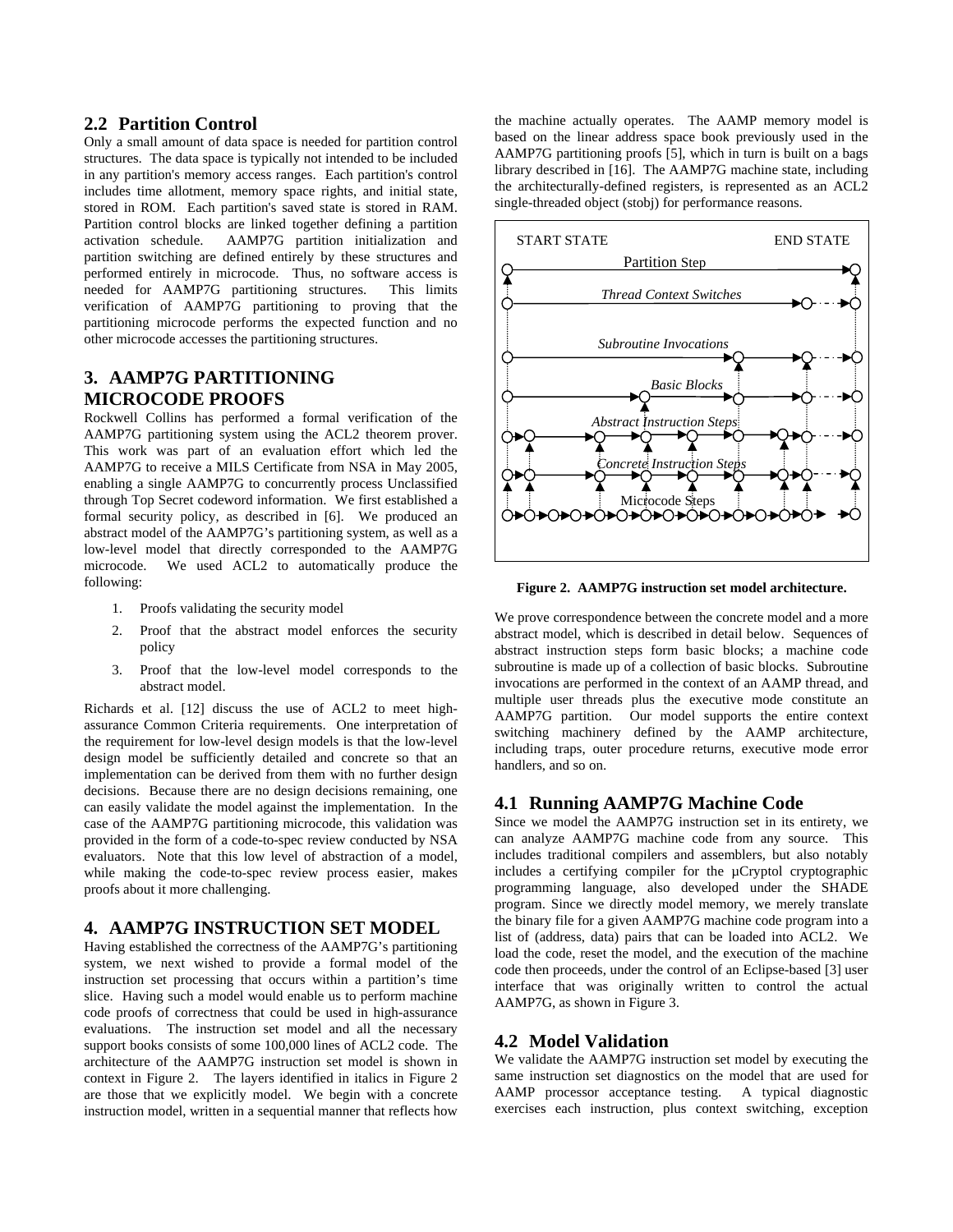|                          | $\checkmark$<br>SHADE -                                                            |                                                                                                                                                                                                |                          |                     | □ ※                                                  |  |  |  |  |
|--------------------------|------------------------------------------------------------------------------------|------------------------------------------------------------------------------------------------------------------------------------------------------------------------------------------------|--------------------------|---------------------|------------------------------------------------------|--|--|--|--|
|                          | Edit<br>File<br>Refactor<br>Navigate<br>Search<br>Project<br>Run<br>Window<br>Help |                                                                                                                                                                                                |                          |                     |                                                      |  |  |  |  |
|                          | $\overrightarrow{010}$<br>EŜY.<br>$\Box$<br>ä                                      | $Q_{\rm h}$ $\sim$<br>$\leftrightarrow$ $\Leftrightarrow$<br>18                                                                                                                                |                          |                     |                                                      |  |  |  |  |
|                          |                                                                                    | <b>named and Synchronizing Sov SHADE</b><br>Resource                                                                                                                                           |                          |                     |                                                      |  |  |  |  |
| O                        | $\approx$ N $\approx$ $\sim$ $1$<br>$\blacksquare$                                 | B JI F U V D + F D<br>■ Console ⊠                                                                                                                                                              | C AAMP7 Process Stack X  |                     | $\triangledown$ $\triangledown$ $\triangledown$<br>ෙ |  |  |  |  |
|                          | $\blacktriangledown$                                                               | ACL2 Formal Model Interaction (Read only)                                                                                                                                                      | <b>Byte Address</b>      | Value               | Symbol                                               |  |  |  |  |
| 心                        | $\Leftrightarrow \mathbb{Q} \mid \Box$                                             | $\left  \right.$<br>(24 32)                                                                                                                                                                    | $-$ 0x0001FF7A           | Frame               |                                                      |  |  |  |  |
|                          |                                                                                    | AAMP !> (READ-BLOCK 8216 8218 ST)<br>(0 0)                                                                                                                                                     | $\blacksquare$           | Accum Stack 2 words |                                                      |  |  |  |  |
| G                        | D <b>Example</b><br>$\triangleright \Box$ fac                                      | AAMP !> (READ-BLOCK 130938 130940 ST)                                                                                                                                                          | 0x0001FF7A               | 0x0005 Accum 0      |                                                      |  |  |  |  |
|                          |                                                                                    | (50)<br><b>D G</b> FibonacciBinar AAMP !> (READ-BLOCK 5 7 ST)                                                                                                                                  | 0x0001FF7C               | 0x0000 Accum 1      |                                                      |  |  |  |  |
|                          | ▷ cd > JanusSPARK (255 0)                                                          |                                                                                                                                                                                                | $\pm$ 0x0001FF7E         | Mark                |                                                      |  |  |  |  |
|                          | D i MicroCryptolE>                                                                 | AAMP !> (READ-BLOCK 130938 130940 ST)                                                                                                                                                          | + 0x0001FF86             | Locals              | 255 words                                            |  |  |  |  |
|                          | ▽ imcroCryptolE>                                                                   | (50)<br>AAMP !> (READ-BLOCK 130940 130942 ST)                                                                                                                                                  | $\pm$ 0x00020184         | Frame               |                                                      |  |  |  |  |
|                          | $\triangledown$ $\triangleright$ bin                                               | (0 0)                                                                                                                                                                                          | + 0x0001FFB2             | Frame               |                                                      |  |  |  |  |
| $\blacksquare$<br>$\Box$ | <b>B</b> EET.lis                                                                   | AAMP !><br>$\overline{\mathbf{v}}$                                                                                                                                                             |                          |                     |                                                      |  |  |  |  |
|                          | E EET.mac                                                                          | $\left  \left\langle \cdot \right  \right\rangle$<br>$\vert \cdot \vert$                                                                                                                       |                          |                     |                                                      |  |  |  |  |
| 1111                     | ි EET.obj                                                                          | $B$ $\Box$                                                                                                                                                                                     |                          |                     |                                                      |  |  |  |  |
|                          | ි] fac.axe                                                                         | $\circ$ = $\Box$<br>69<br>AAMP7 Memory Error Log + AAMP7 Disassembly $\boxtimes$                                                                                                               |                          |                     |                                                      |  |  |  |  |
|                          | tac.bin                                                                            |                                                                                                                                                                                                |                          |                     |                                                      |  |  |  |  |
|                          | fac.lec                                                                            | Address: 0x000021DE<br>$PC: 0x21DE$<br>CENV: 0x0000<br>Symbolic Name: UNKNOWN                                                                                                                  |                          |                     |                                                      |  |  |  |  |
| <b>ET</b>                | $\blacksquare$ fac.lis                                                             |                                                                                                                                                                                                |                          |                     |                                                      |  |  |  |  |
|                          | fac.mac<br>■ fac.map                                                               | Byte Offset<br>Byte Address Mnemonic<br>Operands<br>Symbolic Name                                                                                                                              |                          |                     |                                                      |  |  |  |  |
|                          | ी fac.obj                                                                          | 0x000010EF.L GRUD<br>0x0000                                                                                                                                                                    |                          |                     |                                                      |  |  |  |  |
|                          | <b>■ fibs.lis</b>                                                                  | 0x0002<br>0x000010F0.L LIT16<br>0x0500<br>0x0005<br>0x000010F1.H SKIPNZ                                                                                                                        |                          |                     |                                                      |  |  |  |  |
|                          | fibs.mac                                                                           | 0x0006<br>0x000010F2.L REFDL.3                                                                                                                                                                 |                          |                     |                                                      |  |  |  |  |
|                          | ी fibs.obj                                                                         | 0x0007<br>0x000010F2.H LIT16<br>0x0100                                                                                                                                                         |                          |                     |                                                      |  |  |  |  |
|                          | ी TEA.axe                                                                          | 0x000A<br>0x000010F4.L SKIP                                                                                                                                                                    |                          |                     |                                                      |  |  |  |  |
| $\vert$ si               | 圖 TEA.bin                                                                          | <b>OVOODR</b><br>0v000010E4 H REEDL 1                                                                                                                                                          |                          |                     |                                                      |  |  |  |  |
|                          | TEA.lec                                                                            | $\heartsuit$<br>$\triangledown$ $\blacksquare$ $\blacksquare$<br>$N \notimes$<br>$\Rightarrow P \quad P \quad \circledcirc P \quad P$<br>Problems Properties Tasks ● AAMP7 Target Monitor $\%$ |                          |                     |                                                      |  |  |  |  |
|                          | <b>■ TEA.lis</b>                                                                   |                                                                                                                                                                                                |                          |                     |                                                      |  |  |  |  |
|                          | TEA.mac                                                                            | [AAMP5] 0 MHz<br>Status Halted<br>Configuration                                                                                                                                                |                          |                     |                                                      |  |  |  |  |
|                          | <b>■ TEA.map</b>                                                                   | CENV<br>0x0000<br>0x0000<br><b>TOS</b><br>0xFFBD<br>Initializing<br><b>DENV</b><br>Current VM                                                                                                  |                          |                     |                                                      |  |  |  |  |
|                          | ी TEA.obj<br>$D \geqslant$ src                                                     | PC<br>0xFFC3<br>0x21E3<br>LENV<br><b>SKLM</b><br>0x0018<br><b>Status</b><br>Initialization                                                                                                     |                          |                     |                                                      |  |  |  |  |
|                          | $\triangleright \triangleright$ trace                                              | propped turget controller a matrixetion<br>Stepped target controller 1 instruction                                                                                                             |                          |                     |                                                      |  |  |  |  |
| $T_{\epsilon}$           | D.project                                                                          | Stepped target controller 1 instruction                                                                                                                                                        |                          |                     |                                                      |  |  |  |  |
|                          | D 图>MicroCryptol1                                                                  | Stepped target controller 1 instruction<br>Stepped target controller 1 instruction                                                                                                             |                          |                     |                                                      |  |  |  |  |
|                          |                                                                                    | Stepped target controller 1 instruction                                                                                                                                                        |                          |                     |                                                      |  |  |  |  |
|                          |                                                                                    | Stepped target controller 1 instruction<br>Stepped target controller 1 instruction                                                                                                             |                          |                     |                                                      |  |  |  |  |
| $\circledcirc$           |                                                                                    | Stepped target controller 1 instruction                                                                                                                                                        |                          |                     |                                                      |  |  |  |  |
|                          |                                                                                    | Stepped target controller 1 instruction<br>lv                                                                                                                                                  |                          |                     |                                                      |  |  |  |  |
|                          | $\vert \vert \vert$<br>$\vert \cdot \vert$<br>111                                  | $\vert \cdot \vert$<br>$ * $<br>111                                                                                                                                                            | $\overline{\mathcal{K}}$ |                     | $\overline{\phantom{a}}$                             |  |  |  |  |
| Sun                      |                                                                                    |                                                                                                                                                                                                |                          |                     |                                                      |  |  |  |  |
|                          |                                                                                    |                                                                                                                                                                                                |                          |                     |                                                      |  |  |  |  |

**Figure 3. Eclipse-based user interface to ACL2 model of the AAMP7G.** 

<span id="page-3-0"></span>handling, etc., and can run to many thousands of AAMP7G instructions each.

## **4.3 Instruction Abstraction and Symbolic Simulation**

The goal of proving properties of AAMP7G programs requires an ACL2 formalization of the AAMP7G operation semantics amenable to formal analysis. When we began this work, the available formalization had been adapted from the model of the Rockwell AAMP5 and was designed to be executable and faithful to the operation-level semantics. However, it was far from friendly to formal analysis [\[17\].](#page-9-13)

In particular, the semantics is defined in terms of a complex macro mechanism that embeds in ACL2 a simple assembly like language. On its face, this notation provides an extremely perspicuous characterization of the semantics. For example, below is the definition of the ADDU instruction, which takes two 16-bit unsigned values from the top of the stack, adds them using modular unsigned integer arithmetic, and pushes the result back onto the stack.

```
(AAMP *state->state* 
          (POP ux) 
          (POP uy) 
          (PUSH (UWord16 (+ ux uy))) 
          st)
```
Here, AAMP is a macro defined within ACL2 that interprets its arguments as follows: The first argument specifies that this function is a state to state (as opposed to a value-returning) transformation. The effect on the state is equivalent to executing the listed pseudo-instructions in sequence. Local variables such as ux and uy are introduced where needed. Finally, the resulting state is returned.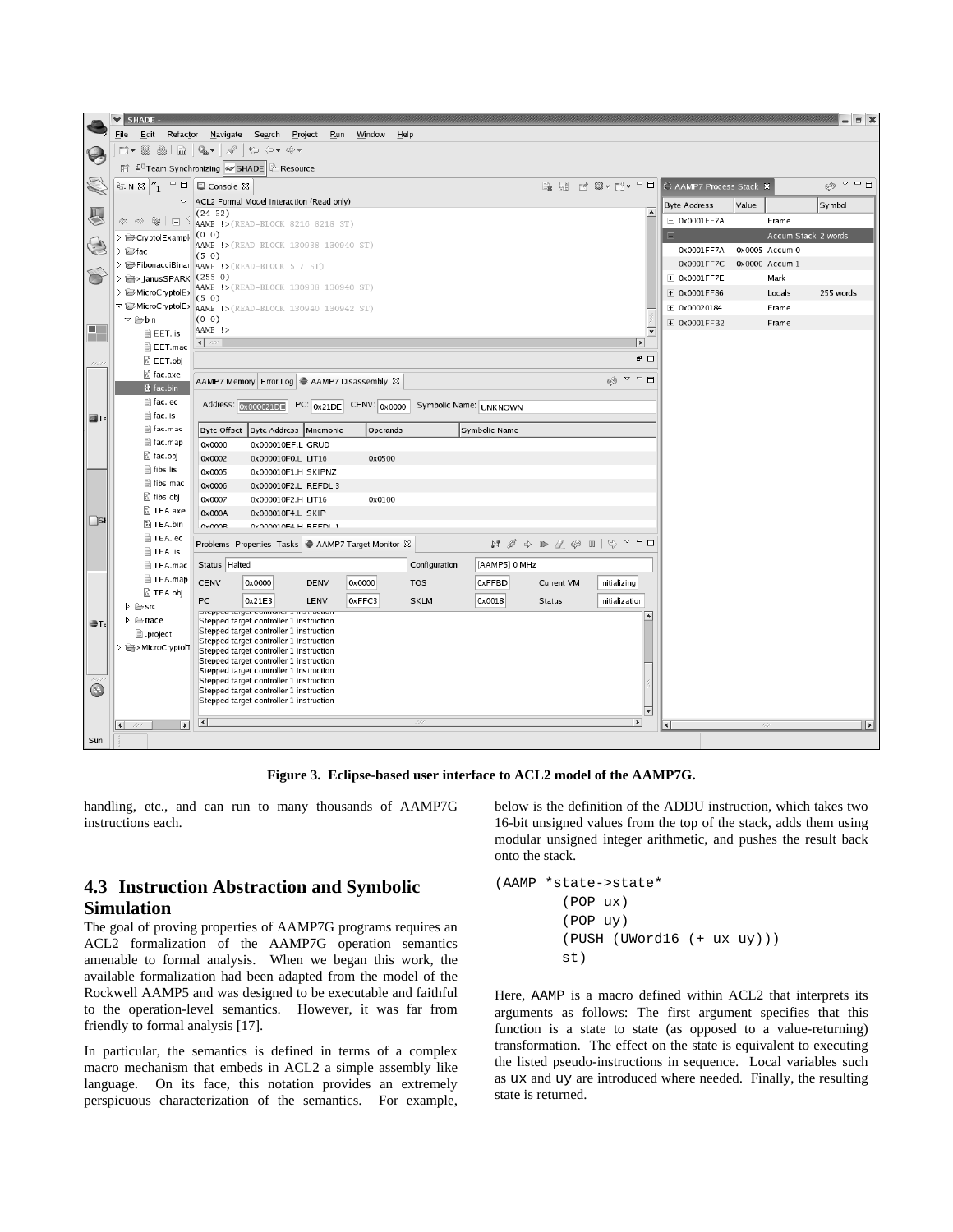This form belies the underlying complexity of the model. For example, the semantics must check that any of several anomalous conditions relating to resets, traps, interrupts, and memory violations have not been signaled in the current state; and that the AAMP7G Partition Management Unit (PMU) is configured to allow fetching the current code byte, reading the top two locations on the stack, and writing the second location on the stack.

Each potential "error" leads to a different state being returned. In addition, the semantics assumes that there is no overlap between the code and data segments referenced by the operation. The simple expression above macro-expands into a complex Lisp expression of around 125 lines (or over 1000 lines when the nested LET structure is fully expanded). ADDU is a particularly simple operation, not involving any of the exception conditions that arise, for example, with signed integer addition. Certain AAMP7G operations expand into expressions that are literally thousands of lines of almost incomprehensible Lisp code.

Moreover, because ACL2 is an applicative language, expansion of the macro emulates this imperative notation by translating it into an applicative form. The result is a set of nested updates to a system state stobj with some two dozen fields. Because the macro emulates sequential computation, many of these updates are redundant, cumulative, or offsetting.

We manage this complexity in several steps:

We identify a set of preconditions adequate to eliminate most execution paths corresponding to anomalous conditions not expected to arise in a typical execution.

We rewrite the nest of state updates to reorder them, combine multiple updates to the same state component, and eliminate redundant or offsetting updates.

After rewriting has stabilized, we enable a new set of rewrite rules that replace commonly occurring locutions by more intuitive abstractions. For example, the expression

```
(read-data-word (nth *aamp.denvr* st) 
                  (+ 3 (nth *aamp.tos* st)) 
                  (nth *aamp.ram* st))
```
rewrites to

```
(get-stack-word 3 st).
```
Finally, we package the resulting state into a very readable macro form, which is merely syntactic sugar for a set of updates on the state.

The completed abstraction of the ADDU instruction is given below:

```
(defun op-addu-preconditions (st) 
  (and 
     (standard-preconditions st) 
     (allowed-to-fetch-current-code-byte st) 
     (allowed-to-read-top-n-stack-words 2 st) 
    (allowed-to-write-second-word-on- 
       stack st)))
```

```
(defun vm-addu-expected-result (st) 
   (modify st 
     :pc (inc-pc 1 st) 
     :tos (inc-tos 1 st) 
     :memtmp8 *addu-opcode* 
     :memtmp (get-stack-word 1 st) 
     :ram (modify-ram st 
                      :stack-word 1 
                      (+ (get-stack-word 0 st) 
                          (get-stack-word 1 st)) 
            )))
```
(defthm vm-addu-rewrite

```
 (implies 
   (equal (current-op st) *addu-opcode*) 
   (equal (aamp_vm st) 
          (if (op-addu-preconditions st) 
               (vm-addu-expected-result st) 
             (aamp_vm-you-shouldnt-see-this 
              st))))
```
The function OP-ADDU-PRECONDITIONS collects those conditions that need to hold for "normal" execution of the ADDU operation. VM-ADDU-EXPECTED-RESULT gives the expected output state as a modification of the input state. Unlike the earlier 'assembly' language form, this doesn't characterize the *steps* of the computation, but rather the *result* in a very compact and readable form.

Finally, proving the theorem VM-ADDU-REWRITE establishes that stepping the AAMP virtual machine on this instruction will yield exactly the expected result, assuming the preconditions are satisfied. If not, the result is characterized by AAMP\_VM-YOU-SHOULDNT-SEE-THIS, which is defined to be exactly AAMP\_VM. That is, in all non-normal cases the operation simply does whatever it does, but we don't need to look at it. If the instruction semantics involves interesting exceptions, such as overflow or divide-by-zero, these are characterized by additional expected result functions and additional branches in the right hand side of this rewrite rule.

We have treated each of 192 instructions from the AAMP7G processor model similarly. Assuming that we can relieve the preconditions at each step, this allows us efficiently to symbolically step through even very long sequences of AAMP7G instructions. After each step, the rewriter effectively canonicalizes the result into a very compact and readable form.

# **5. COMPOSITIONAL CODE PROOF INFRASTRUCTURE**

Our verification of AAMP7G programs is done compositionally. That is, we verify programs one subroutine at a time. We try to ensure that, after we verify a subroutine, we never have to analyze it again. Thus, the correctness theorem (or theorems) for a routine R must be strong enough to support the verification of any routine that calls R, without the need to analyze R again.

Before we verify a subroutine R, we must verify all of the routines that R calls. Thus, the order in which we verify a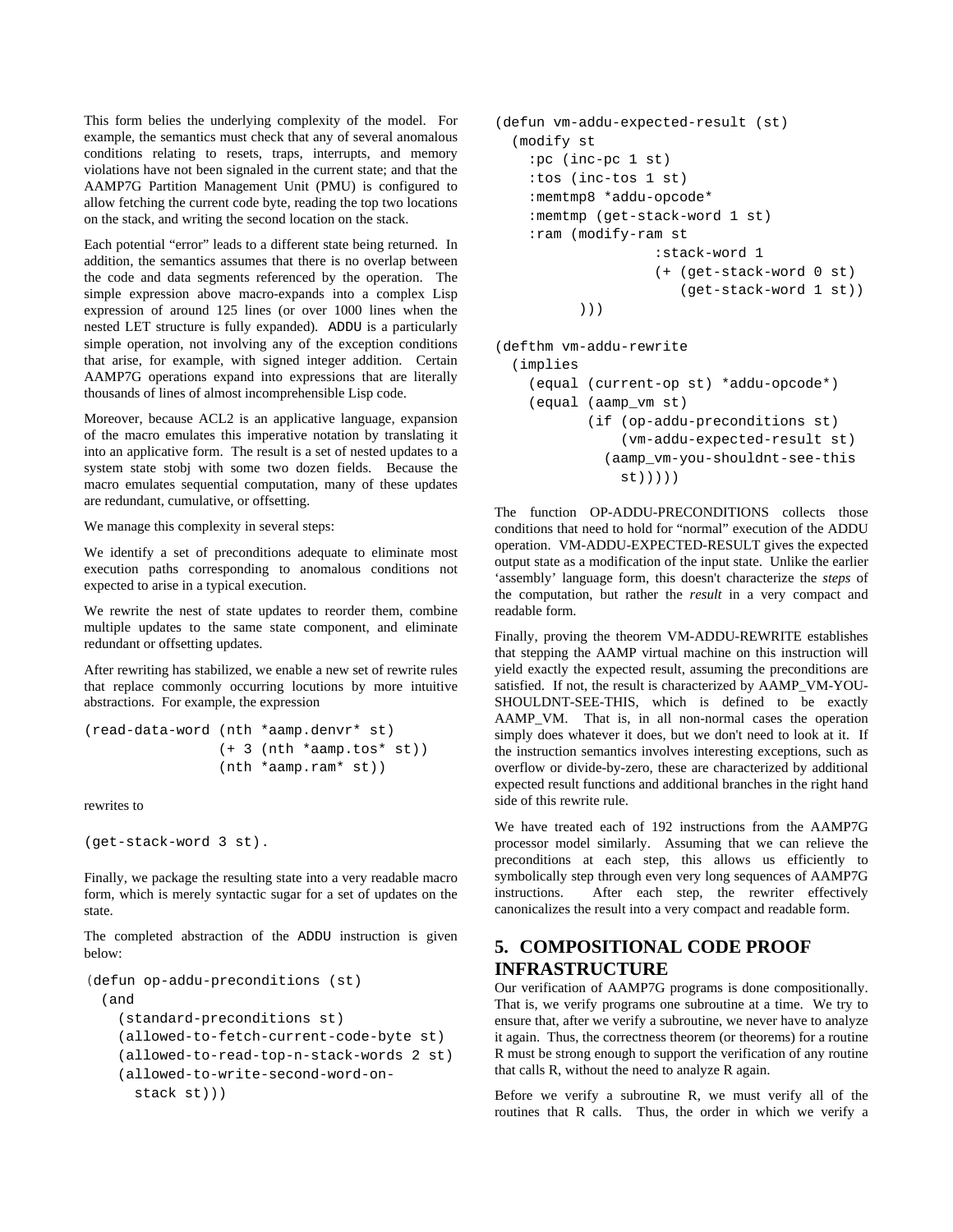program's subroutines is a topological order on its call graph. Clearly, this scheme does not work for recursive routines, so we handle recursion specially. (A further complication arises in the case of mutual recursion, which we do not yet handle. The solution will be to verify one mutually-recursive clique of routines at time.)

To prove the correctness theorem for a subroutine we use a proof methodology called "compositional cutpoints." Our method borrows parts of the method put forth in [\[9\];](#page-9-14) both methods are improvements of an earlier method described by those same authors.

Cutpoint proofs require annotating the subroutine to be verified by placing assertions at some of its program locations; those locations are called "cutpoints". Every cutpoint has a corresponding assertion which is taken to apply to those states that arise just before the instruction at the cutpoint is executed.

Consider the AAMP7G subroutine FACT-ITER (see [Figure 4\)](#page-5-0), which iteratively computes the low 32 bits of the factorial of its argument. We verify a subroutine F by giving it a precondition and a postcondition. Roughly speaking, the correctness theorem for a subroutine F will say:

"If we are about to start executing F, and if the precondition holds, then if F eventually returns, the post-condition will be true upon return from F."

This is a partial correctness result, because it has a hypothesis that asserts that F eventually returns. We could extend the partial correctness result to a total correctness result by proving separately that F terminates, and we believe such a termination proof can be done using a "compositional cutpoints" method similar to the one we use for partial correctness. However, we have yet to implement the proof machinery for termination (this is current work in progress). In the rest of this paper we will consider only partial correctness.

The precondition of a subroutine R applies to its "prestate," that is, the state just after a frame was pushed onto the call stack on behalf of R and just before the first instruction of R is executed.

Among the assertions typically found in the precondition of routine R are:

- 1. that the expected code for R is indeed loaded at the correct address.
- 2. that the arguments to R satisfy some constraints (e.g., "argument x is a positive integer")
- 3. that the machine is in a "normal" state (e.g., no memory access violations have occurred)
- 4. that there is enough space on the call stack for any frames that will be pushed by R or its callees.
- 5. that the AAMP7G Partition Management Unit (PMU) is setup to give permission for all the memory accesses performed by R and its callees.

<span id="page-5-0"></span>This list is not exhaustive. The precondition for FACT-ITER is given in [Figure 5.](#page-6-0)

|            |                            | $\#x04$                              |          | ;; Proc Header --                           |  |  |  |  |
|------------|----------------------------|--------------------------------------|----------|---------------------------------------------|--|--|--|--|
|            |                            | $\#x00$                              |          | ;; 4 words of locals                        |  |  |  |  |
| $\ddot{i}$ |                            |                                      |          |                                             |  |  |  |  |
|            |                            | #x10                                 |          | 77 LIT40                                    |  |  |  |  |
|            |                            | #x11                                 |          | <i>;;</i> LIT4 1;                           |  |  |  |  |
|            |                            | ; localO is a counter from 1 up to N |          |                                             |  |  |  |  |
|            |                            | #xc0                                 |          | ;; ASNDL 0                                  |  |  |  |  |
| $\ddot{i}$ |                            | local2 is initialized to 1           |          |                                             |  |  |  |  |
|            |                            | $\#x10$                              |          |                                             |  |  |  |  |
|            |                            | $\sharp$ x11                         |          |                                             |  |  |  |  |
|            |                            | #xc2                                 |          | ;; ASNDL 2                                  |  |  |  |  |
|            |                            |                                      |          | ; L2: loop top ------------------- CUTPOINT |  |  |  |  |
|            |                            | $\#x30$                              |          | ;; REFDL 0                                  |  |  |  |  |
|            |                            | $\#x34$                              |          | i:REFDL <sub>4</sub>                        |  |  |  |  |
|            |                            | $;$ if local $0 > N$ , goto L        |          |                                             |  |  |  |  |
|            |                            | #xa5                                 |          |                                             |  |  |  |  |
|            |                            | #x0e                                 |          | <i>;;</i> GRUD                              |  |  |  |  |
|            |                            | #x5b                                 |          | <i>;;</i> SKIPNZI                           |  |  |  |  |
|            |                            | #x0e                                 |          | $i: L (+14)$                                |  |  |  |  |
| $\ddot{i}$ | $local2 = local2 * local0$ |                                      |          |                                             |  |  |  |  |
|            |                            | $\#x30$                              |          | ;; REFDL 0                                  |  |  |  |  |
|            |                            | $\#x32$                              |          | ;; REFDL 2                                  |  |  |  |  |
|            |                            | #xa5                                 |          |                                             |  |  |  |  |
|            |                            | $\#x2a$                              |          | ;; MPYUD                                    |  |  |  |  |
|            |                            | $\#xc2$                              |          | ;; ASNDL 2;                                 |  |  |  |  |
|            | ; increment local0         |                                      |          |                                             |  |  |  |  |
|            |                            | $\#x30$                              |          | ;; REFDL 0                                  |  |  |  |  |
|            |                            | $\#x10$                              |          | $i: LIT4$ 0                                 |  |  |  |  |
|            |                            | $\#x11$                              |          | <i>;;</i> LIT4 1;                           |  |  |  |  |
|            |                            | #xa5                                 |          |                                             |  |  |  |  |
|            |                            | $\#x28$                              |          | <i>i</i> ; ADDUD                            |  |  |  |  |
|            |                            | #xc0                                 |          | ;; ASNDL 0                                  |  |  |  |  |
|            |                            | ; go to L2                           |          |                                             |  |  |  |  |
|            |                            | #x19                                 |          | 77 LIT8N                                    |  |  |  |  |
|            |                            | $\#x13$                              |          | $77. L2 (-20)$                              |  |  |  |  |
|            |                            | #x59                                 | $\cdots$ | SKIP                                        |  |  |  |  |
|            |                            | ; L: return local2                   |          |                                             |  |  |  |  |
|            |                            | $\#x32$                              |          | $i$ REFDL 2                                 |  |  |  |  |
|            |                            | $\#x16$                              |          | 77 LIT46                                    |  |  |  |  |
|            |                            | #x5f                                 |          | $77$ RETURN                                 |  |  |  |  |
|            |                            |                                      |          |                                             |  |  |  |  |

#### **Figure 4. AAMP7G machine code for 32-bit unsigned factorial.**

The postcondition of a routine applies to its "poststate," that is, the state that results when the stack frame for the routine is popped off at the end of the routine's execution. Typically a postcondition will specify the value returned by the routine (e.g,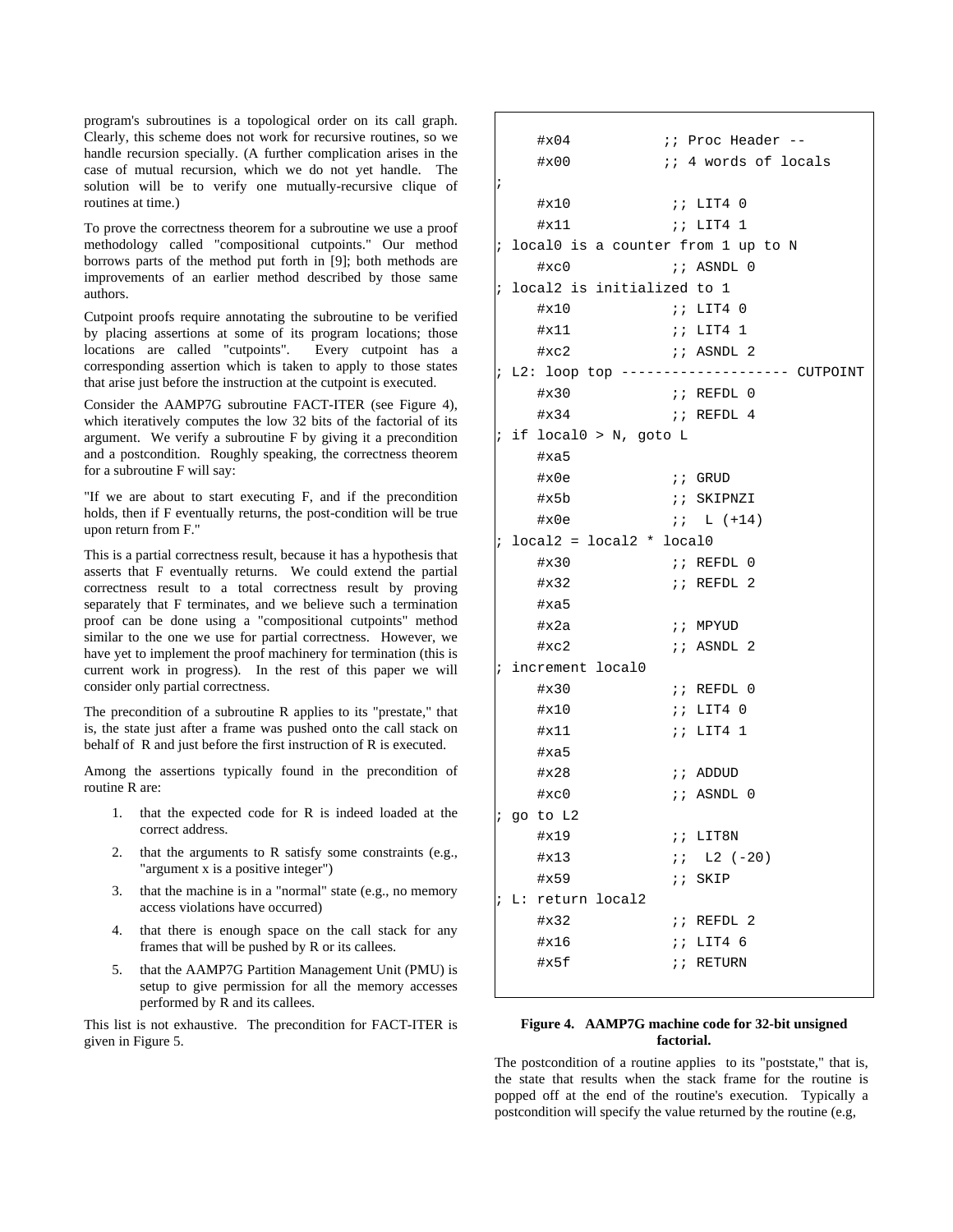```
(defun fact-iter-max-words-of-operand-stack () (declare (xargs :guard t)) 4) 
;from analysis of the code 
(defund fact-iter-precondition (s) 
    (declare (xargs :non-executable t)) 
    (and (standard-precondition (fact-iter-address) 
                                (fact-iter-code) 
                                (fact-iter-max-words-of-operand-stack) 
\mathbf{s})
        i; The routine doesn't work if the argument is the maximum 32-bit
        ;; unsigned value, since in that case the loop never terminates:
        (not (equal 4294967295 (aamp::read-two-local-words 4 s))))
```
**Figure 5. Precondition specification for factorial subroutine.** 

<span id="page-6-0"></span>that the routine returns the low 32 bits of the factorial of the input). However, specifying the return value alone is rarely sufficient. Recall that the correctness theorem for a routine R must be sufficient to verify any routine that calls R. Often R's callers will rely on many properties of R in addition to its return value. For example, R's callers will typically need to know that R doesn't modify memory that it shouldn't, and that R doesn't cause any traps or memory access violations.

Since we don't want to re-analyze R again after verifying it, R's correctness theorem must capture these "frame conditions". Writing a predicate that explicitly lists all of the frame conditions for R (including all the state components and memory ranges that R leaves unchanged) can be tedious. Instead we phrase R's postcondition using an equality; we specify that the poststate is equal to some modification of the initial state. The modification can be phrased using the MODIFY macro. The modification typically involves popping off a stack frame, pushing on a return value, and perhaps making changes to memory. This equality formulation is quite strong; for the equality to hold, any state component not explicitly mentioned in the call to MODIFY must remain unchanged. In keeping with this approach, the user usually supplies a postcondition that includes a "poststate". The poststate for FACT-ITER is given in [Figure 6](#page-7-0).

A typical correctness theorem for a subroutine F is:

```
(defthm f-correct 
   (implies 
     (and 
       (f-precondition s0) 
       (equal (program-counter s0) 
               (f-starting-program-counter)) 
       (eventually-returns s0)) 
     (equal (run-until-return s0) 
             (f-poststate s0))))
```
Here, F-STARTING-PROGRAM-COUNTER indicates the location of the beginning of the code for F. F-CORRECT corresponds to the rough English-language correctness specification given above.

One objection to requiring a poststate rather than a postcondition is that a poststate is "too strong". Perhaps there are parts of the poststate that the user doesn't care to specify. For example, FACT-ITER changes the AAMP's "memory temporary" registers and leaves "garbage" above the stack pointer. No caller of FACT-ITER will rely on any of those values, and it would be tedious to specify them exactly as a function of FACT-ITER's prestate. The solution is to characterize the poststate in terms of the prestate and the poststate itself. This seems counter-intuitive but allows one to easily make trivially-true characterizations of unimportant state components.

For example, we specify the MEMTMP component of FACT-ITER's poststate by just saying that it equals the MEMTMP component of FACT-ITER's poststate! This allows us to enjoy the strength of phrasing postconditions in terms of equality with a poststate but without the tedium of specifying uninteresting components. We call this approach "wormhole abstraction" or "don't care specification".

With wormhole abstraction, the correctness theorem for a subroutine F is:

```
(defthm f-correct 
   (implies 
     (and 
       (f-precondition s0) 
       (equal (program-counter s0) 
               (f-starting-program-counter)) 
       (eventually-returns s0)) 
     (equal 
       (run-until-return s0) 
       (f-poststate s0 
          (run-until-return-wormhole s0)))))
```
Note that F-POSTSTATE now takes two arguments, the initial state, S0, and (run-until-return-wormhole s0). Here RUN-UNTIL-RETURN-WORMHOLE is just RUN-UNTIL-RETURN, renamed to prevent F-CORRECT from causing a rewrite loop.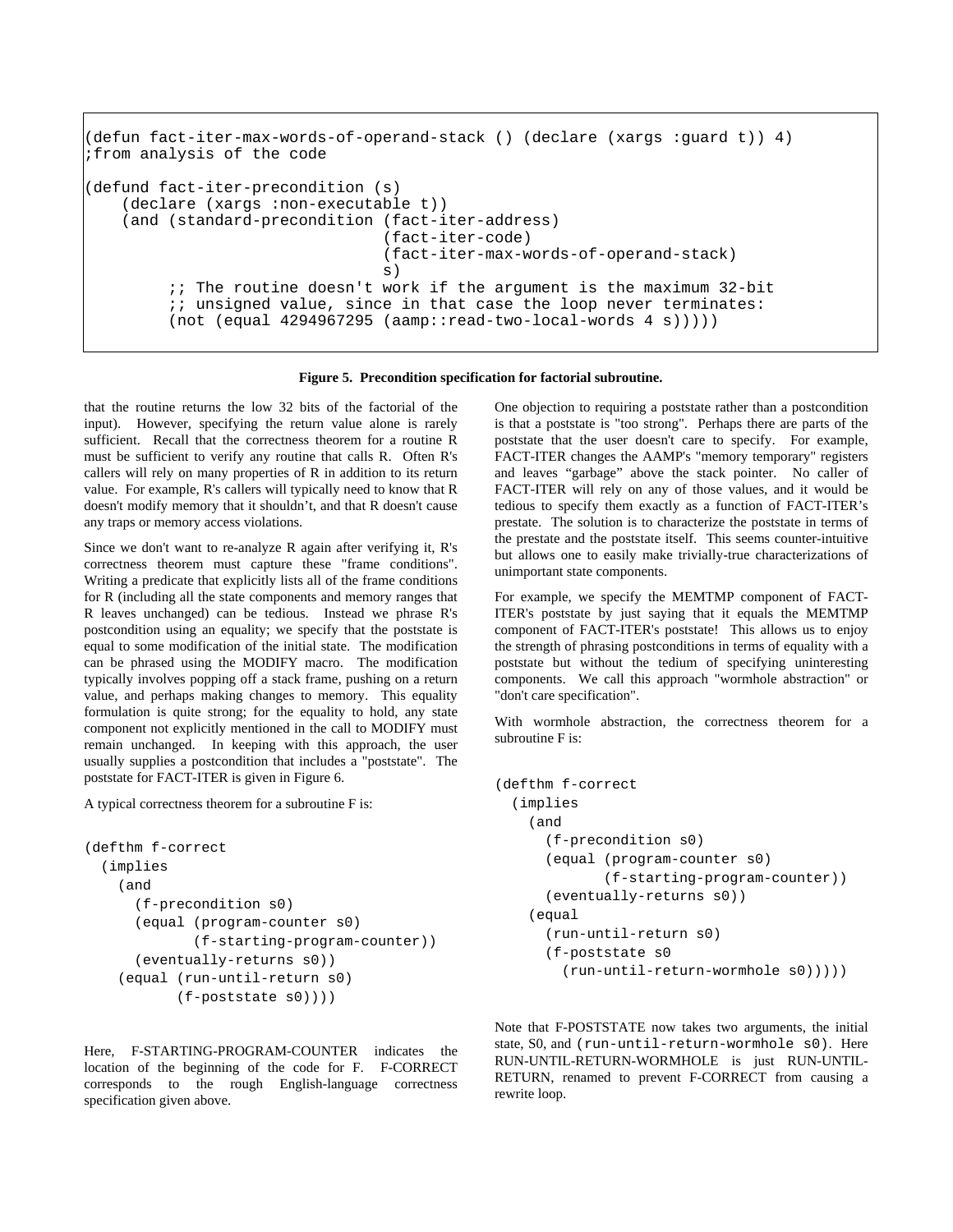```
i; Factorial, defined in the traditional recursive style
(defun fact (n) 
 (if (zp n) 1(* n (fact (1 - n))))(defun fact-iter-words-of-locals-and-args () (declare (xargs :guard t)) 6) 
;from dealloc count pushed just before return 
(defun fact-iter-words-of-return-values () (declare (xargs :guard t)) 2) 
;from height of operand stack just before return 
(defun fact-iter-poststate (s0 s) 
    (declare (xargs :non-executable t)) 
    (standard-poststate ((0 ;; top return value 
                          2 ;; takes up 2 words 
                          ;;the mathematical factorial of the argument: 
                          (fact (gacc::read-data-words 2 (aamp::aamp.denvr s0) 
                                                       (+ 4 (aamp::aamp.lenv s0)) (aamp::aamp.ram s0))) 
 )) 
                        (fact-iter-max-words-of-operand-stack) 
                        (fact-iter-words-of-locals-and-args) 
                        (fact-iter-words-of-return-values) 
 s0 
s))
```
#### **Figure 6. Poststate for factorial subroutine.**

<span id="page-7-0"></span>[Figure 7](#page-8-0) shows the main command invoked as part of the proof of the correctness theorem for FACT-ITER, FACT-ITER-CORRECT. The prove-it macro causes ACL2 to attempt a "cutpoint to cutpoint" proof for the subroutine and then appeals to a generic result that states that the "cutpoint to cutpoint" property is sufficient to ensure partial correctness. The remainder of this section describes the process in more detail.

The prove-it macro automatically considers a routine's starting program location to be a cutpoint, with the routine's precondition as its corresponding assertion. In addition the user can specify a set of "user cutpoints," each paired with a corresponding assertion. User cutpoints often correspond to the continuation tests of loops.

The resulting full set of cutpoints is sufficient if it "cuts every loop," that is, if every cycle in the routine's control flow graph contains a cutpoint. We need not consider cycles in the code of called subroutines; any subroutine call should either be a call to an already-verified routine, or be a recursive call (which we handle separately, as described below).

For code emitted by a compiler for an imperative language with standard looping constructs like "for" and "while," it is usually sufficient to put a cutpoint at the continuation test of each loop, even in the presence of break and continue statements. Sometimes we can do even better. For example, a single cutpoint sometimes suffices to verify a program with two nested loops.

A routine with no loops typically requires no user cutpoints; that is, the starting program location usually sufficies as the only cutpoint. This is true even if the routine contains branches or subroutine calls, including recursive calls.

If the set of cutpoints for a routine is insufficient to cut all the loops in its control flow graph, the symbolic simulation described below may loop forever -- in which case the proof will fail. The "cutpoint to cutpoint" proof for a routine involves symbolic simulation of the machine model. The simulation starts at a cutpoint and assumes that the assertion for that cutpoint holds. We simulate the machine until it either reaches another cutpoint or exits by executing a return instruction. At the resulting state, we must show that the corresponding assertion holds. Recall that each cutpoint has a corresponding assertion. The corresponding assertion for a state in which the routine has just exited is the routine's postcondition. (The above description is a bit of an oversimplification because the simulation from a cutpoint may encounter a conditional branch. In such a case the simulation will split into several simulation branches. What we really must prove is that the state at the end of every simulation branch satisfies its corresponding assertion.)

The proof proceeds by symbolic simulation using several symbolic simulation rules, which are described fully in [\[15\].](#page-9-15)

Among the rules are ones that: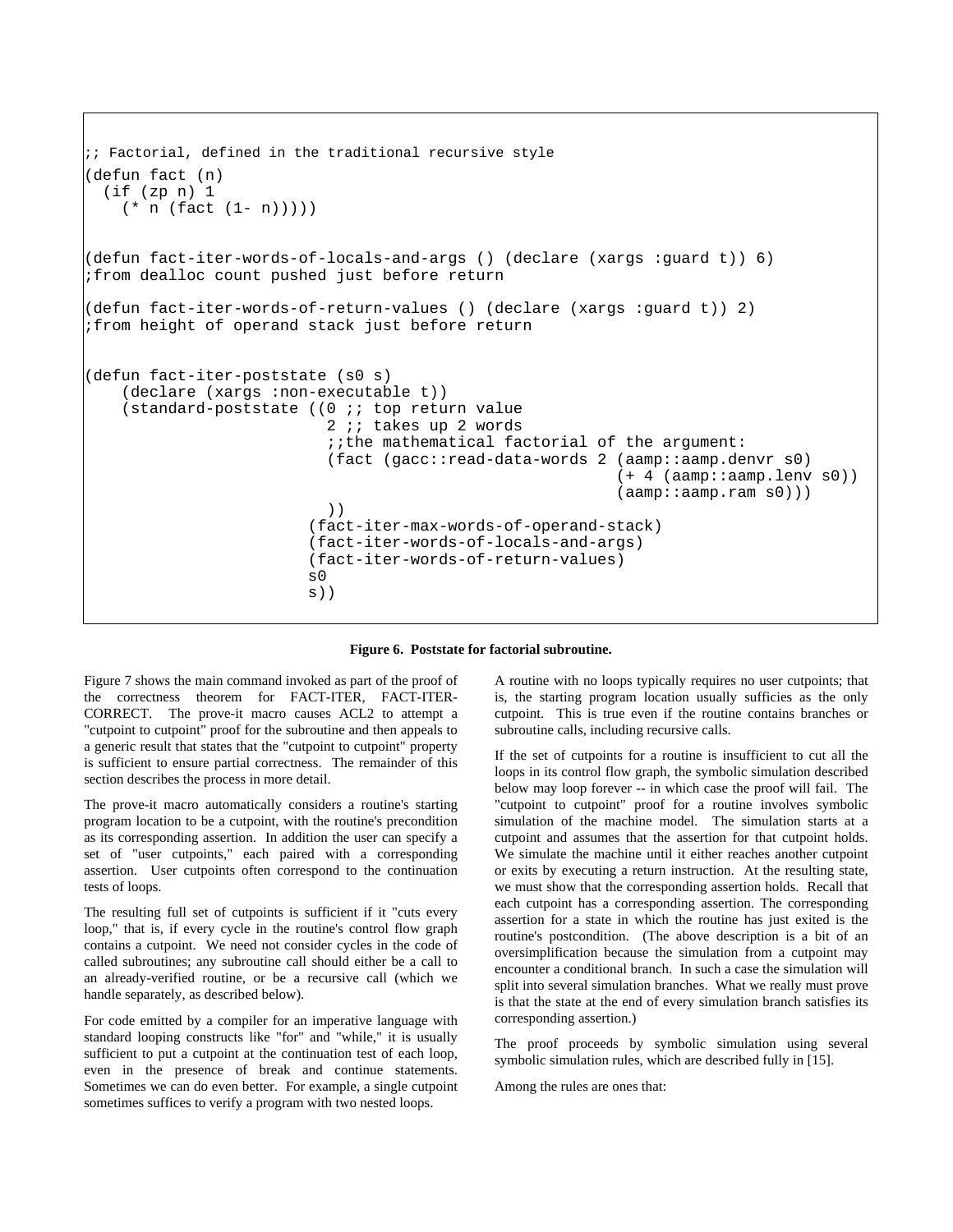```
 (prove-it 
 fact-iter ;the name of the routine 
 :wormhole t 
  :subroutine-calls nil ;makes for faster proofs 
  :user-cutpoints 
  ;; List of (PC byte offset . assertion) pairs 
 ((6 . (and 
           \forall i: First comes an equality claim about the current state, s,
            ;; in terms of the initial state, s0. 
            (equal s 
                 (standard-cutpoint-state 
                     :pc 6 
                     :locals ( 
                         (4 2 (aamp::read-two-local-words 4 s0)) 
                         (2 2 (fact (+ -1 (gacc::read-data-words 2 
                                                (aamp::aamp.denvr s0) 
                                                (aamp::aamp.lenv s0) 
                                                (aamp::aamp.ram s)))))))) 
        i; We claim that the precondition held at state s0.
         ;; So, roughly speaking, any state component (e.g., the code) 
         ;; still unchanged from s0 to s still satisfies whatever the 
        i; precondition said about it.
         (fact-iter-precondition s0) 
        i; Asserts that the loop counter at local slot 0 is at most one more
         ;; than the input argument, N (accessed on the AAMP stack at local slot 4) 
         (<= (aamp::read-two-local-words 0 S) 
             (+ 1 (aamp::read-two-local-words 4 S))) 
         ;; Asserts that the loop counter is positive 
         ;; (it starts at 1 and goes upward). 
         (< 0 (aamp::read-two-local-words 0 S)) 
         ))) <hints elided>)
```
#### **Figure 7. Assertions at cutpoint.**

- <span id="page-8-0"></span>Step the state when neither a cutpoint nor a subroutine exit has been reached.
- Stop the simulation when such a point has been reached.
- Handle subroutine calls.

The simulation process is fairly natural. It does not require the user to write a special-purpose program to do the simulation. Rather, the symbolic simulation rules drive ACL2's normal rewriter to do the simulation when the prove-it macro generates a carefully crafted theorem.

The full "cutpoint to cutpoint" proof requires doing the above symbolic simulation for every cutpoint. Once we show that an execution starting from any cutpoint is well-behaved, we can conclude that the routine is partially correct. The prove-it macro automates that reasoning.

As noted above, we handle recursion separately; the full details are given in [\[15\].](#page-9-15) Essentially we wrap the "cutpoint to cutpoint" proof inside an induction, on the variable n, of the claim "All calls which terminate within n steps are correct." Thus, when simulation encounters a recursive call we can assume from the inductive hypothesis the call operates correctly. (Since the caller terminates, the callee must also terminate, and it must do so in fewer steps.)

In [Figure 7](#page-8-0) we specify one user cutpoint for the non-recursive routine FACT-ITER, namely the location which is 6 bytes past the first instruction. We pair the cutpoint with a loop invariant whose most interesting part says that the top stack element is the factorial of one less than the loop index.

The prove-it macro does most of the heavy lifting of the proof, allowing the user to focus on the interesting part: formulating a set of assertions that is inductively strong, and proving helper lemmas about the notions with which the specific program deals. Typically, prove-it proceeds automatically, without very many hints, due in part to a large and growing library of generalpurpose lemmas about the AAMP7G.